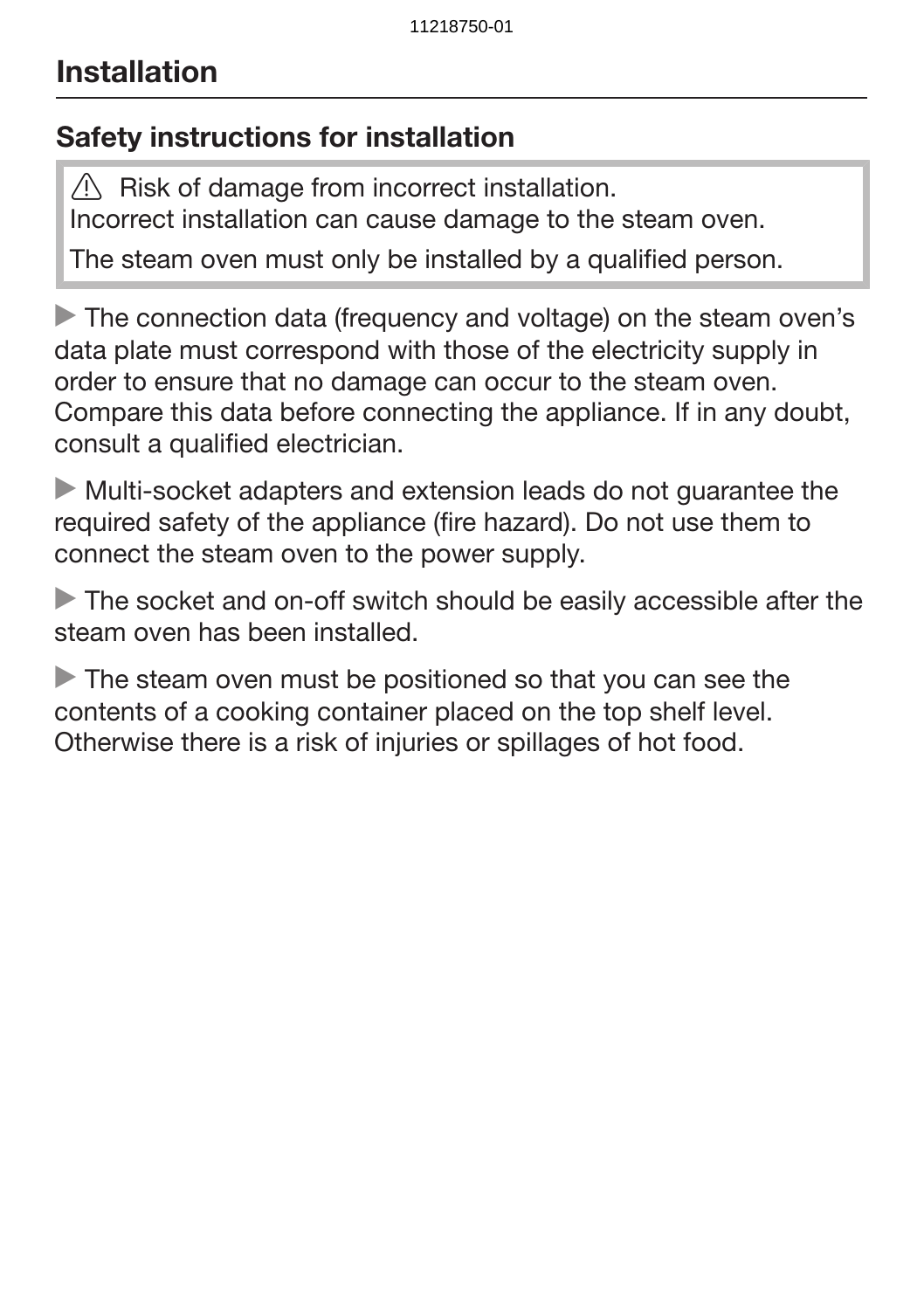### Building-in dimensions

All dimensions are given in mm.

### Installation in a tall unit

The furniture housing unit must not have a back panel fitted behind the building-in niche.

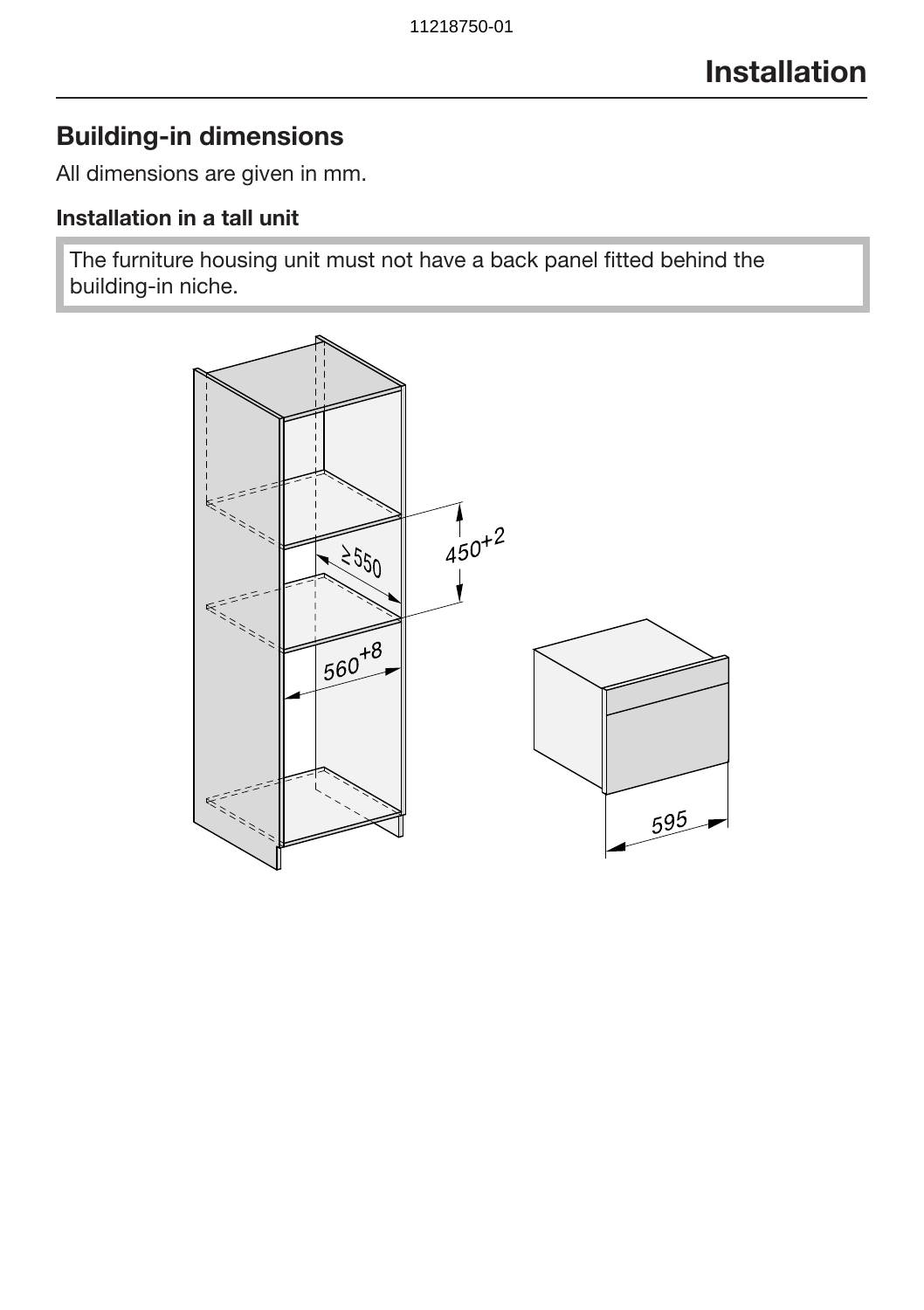#### Installation in a base unit

The furniture housing unit must not have a back panel fitted behind the building-in niche.

When building the oven into a base unit underneath a cooktop, please also observe the installation instructions for the cooktop as well as the building-in height required for the cooktop.

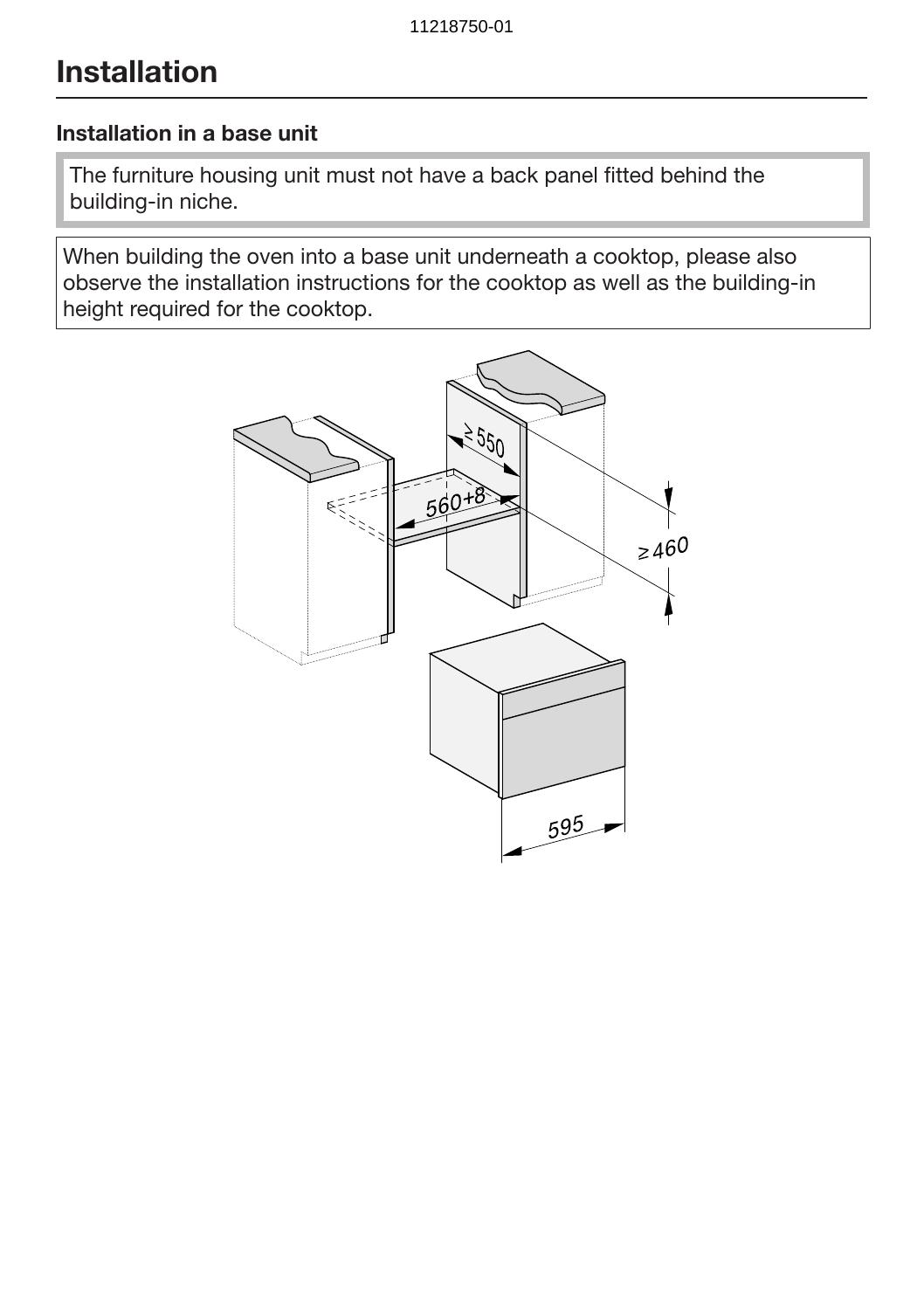### Side view



A Glass front: 22 mm Metal front: 23.3 mm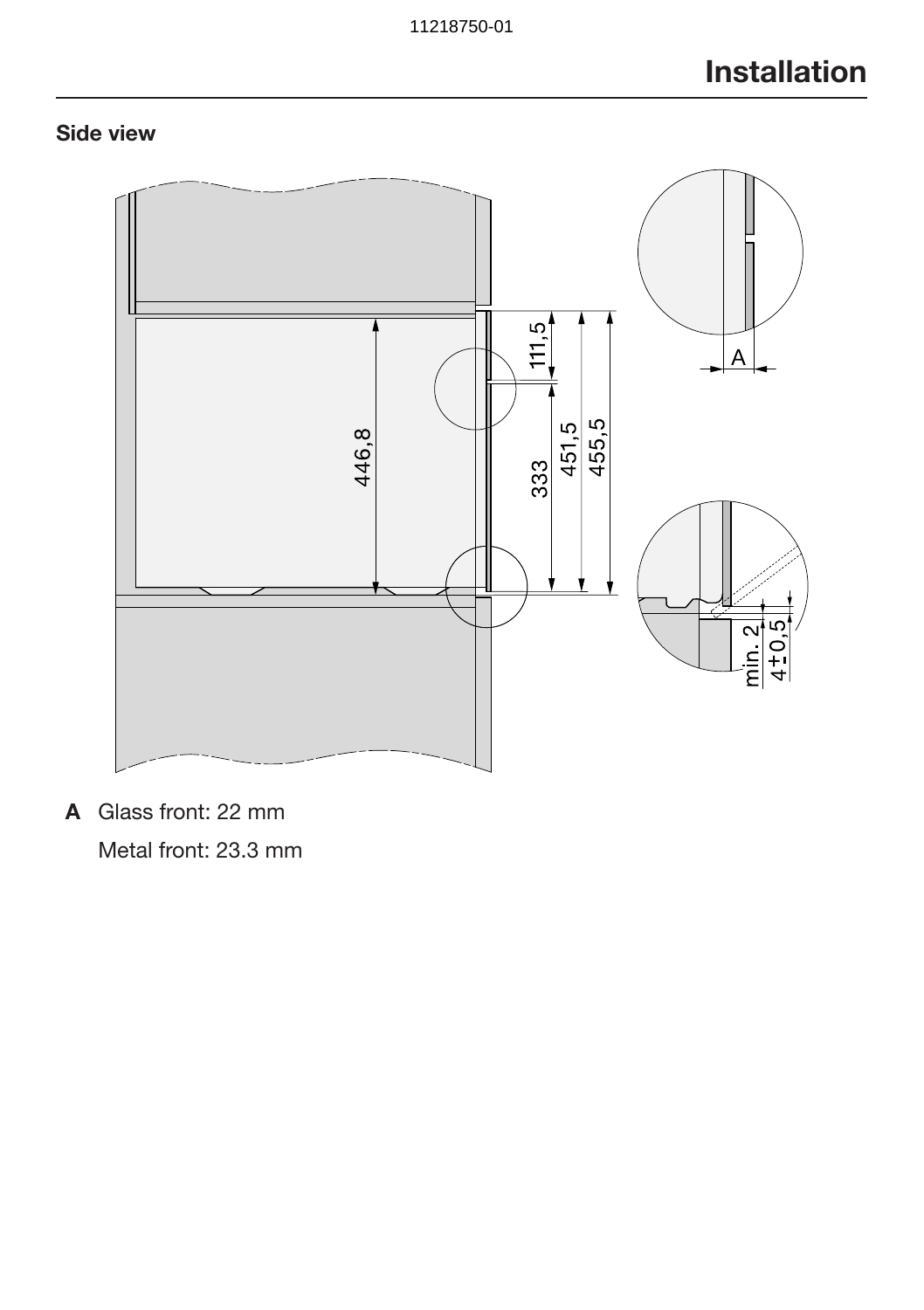#### Room for the control panel to open and close

The area in front of the control panel must not be blocked by anything (such as a door handle) that would hinder it from opening and closing.

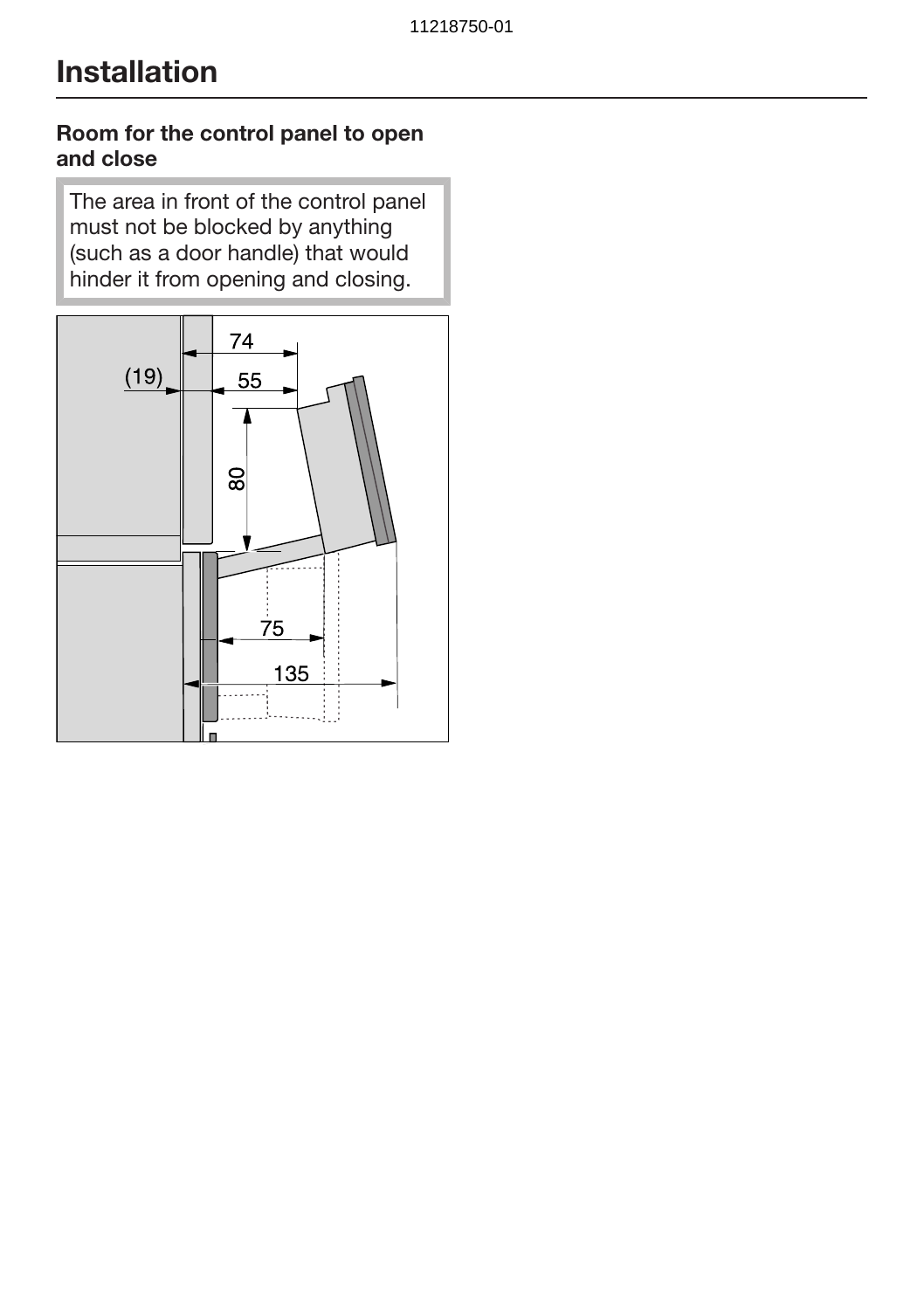

### Connection and ventilation

- (1) Front view
- $\ddot{2}$  Mains connection cable, L = 2000 mm
- $\circledR$  Ventilation cut-out, min. 180 cm<sup>2</sup>
- d No connections permitted in this area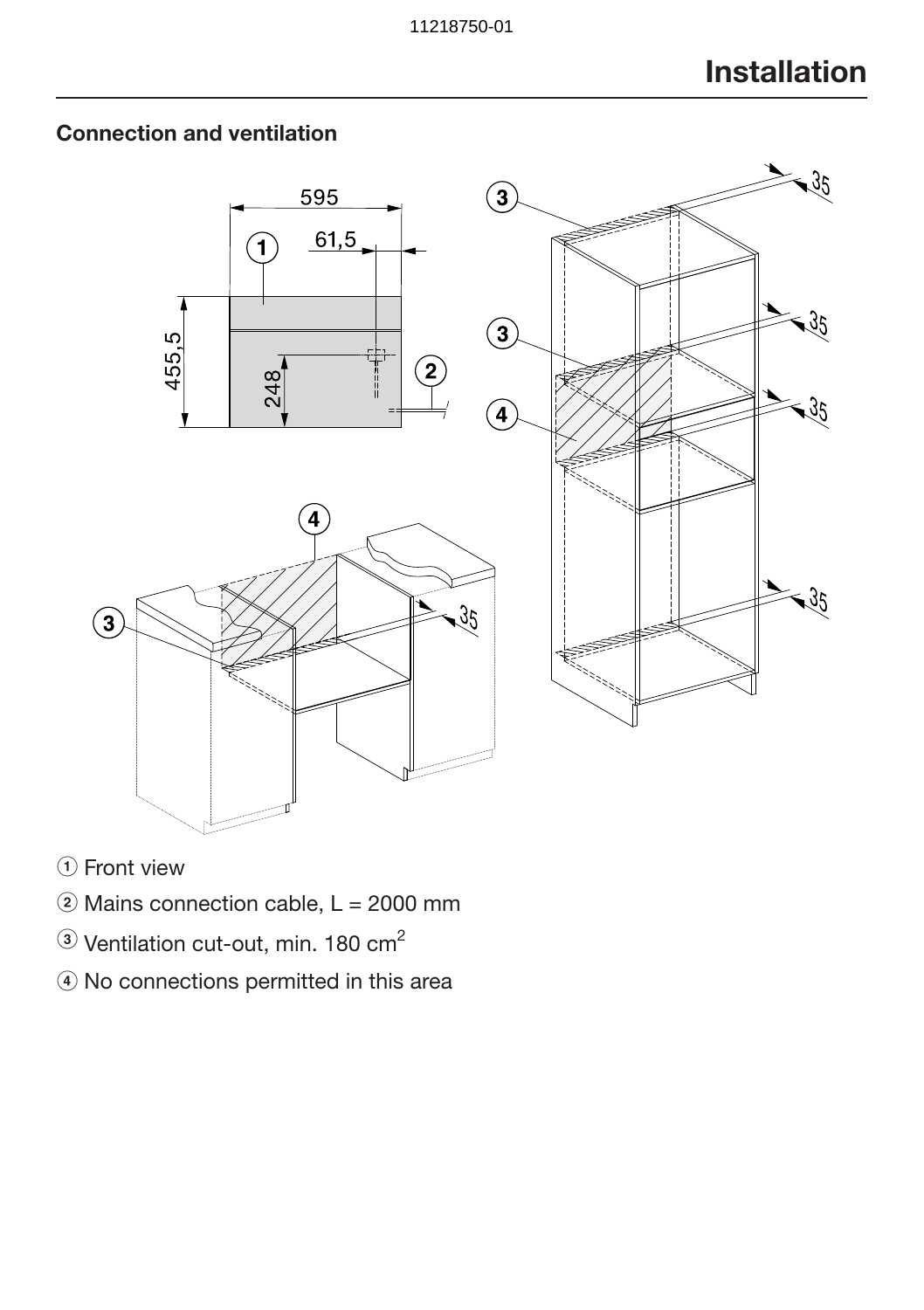### Installing the steam oven

■ Connect the mains connection cable to the appliance.

Risk of damage from incorrect transportation.

Lifting the steam oven by the door handle could cause damage to the door.

Use the handle cut-outs on the side of the casing to lift the appliance.

The steam generator may malfunction if the steam oven is not on a level surface.

The maximum deviation from the horizontal that can be tolerated is 2°.

- **Push the steam oven into the** installation niche and align. When doing so, make sure that the mains connection cable does not get trapped or damaged.
- Open the door.



- Secure the steam oven to the side walls of the unit using the wood screws supplied (3.5 x 25 mm).
- Connect the appliance to the mains electricity supply.
- Check the appliance for correct function in accordance with the operating instructions.